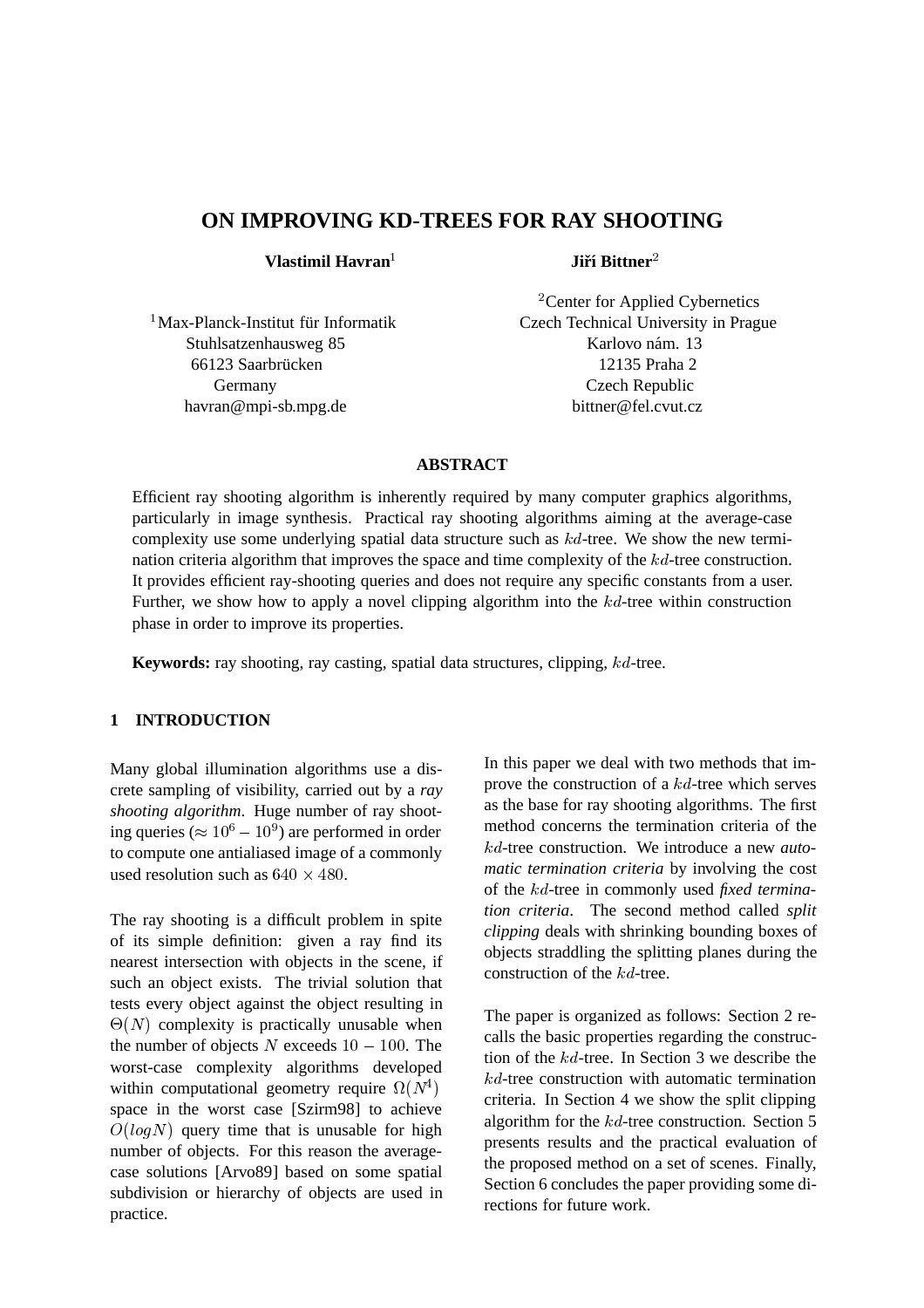## **2** KD**-TREES**

The kd-tree is usually built over a set of points in  $R^d$  [Berg97], but in the case of ray shooting it is built over bounding boxes of scene objects. For more formal description of kd-tree and efficient ray traversal algorithms see [Havra00b, Havra97].

A kd-tree is constructed hierarchically. At the current leaf  $l$  of  $kd$ -tree a splitting plane is selected that subdivides the bounding box of  $l$  into two boxes corresponding to child nodes. The objects of l are distributed into the new descendants of l. The process is repeated recursively until certain *termination criteria* are reached.

An important feature of the kd-tree is its adaptability to the scene geometry, which can be significantly influenced by positioning of the splitting plane. In the paper introducing kd-trees in the context of ray shooting [Kapla85] the splitting plane is positioned in the mid-point of the chosen axis, and the order of splitting axes is regularly changed. Below we recall a more elaborate approach of the kd-tree construction.

## **2.1 Surface Area Heuristics**

The *surface area heuristics* for the kd-tree construction was introduced by MacDonald and Booth [MacDo90]. Since this approach based on geometric probability is essential for our novel technique, we recall the method in more detail.

The surface area heuristics finds the position of the splitting plane by minimizing a *cost function*. The cost function estimates the *cost* of ray traversing through the kd-tree under some simplifying assumptions. It uses the probability  $p(Y|X)$  that an arbitrary ray hits the region Y lying inside a region  $X$  once it passes through  $X$ . (see Fig. 1).

region X



Figure 1: Geometry involved in determination of the probability  $p(Y|X)$ .

Suppose that both regions  $X$  and  $Y$  are convex. Then the conditional probability  $p(Y|X)$  can be expressed as a ratio of the surface area of the region  $Y$  to the surface area of the region  $X$  (see [Arvo89]):

$$
p(Y|X) = \frac{S_Y}{S_X} \tag{1}
$$

The geometry of  $kd$ -tree induces axis-aligned bounding boxes for interior nodes and leaves. Further, we denote  $AB(v)$  the axis-aligned bounding box associated with the node  $v$ . Let us assume the situation at the beginning of the  $kd$ -tree construction. The root node contains N objects. All of them would have to be tested for intersection with a ray passing through the scene. Assume that the intersection test for  $i$ –th object takes computational time  $T_i$ . The cost for such node is expressed as:

$$
C = \sum_{i=1}^{N} T_i
$$
 (2)

Recursively subdividing the kd-tree decreases the number of intersection tests, but increases the number of interior nodes to be traversed (see Fig. 2). Now let us consider the case when the ray visits both left and right children of the interior node with some probability given by the surface areas as described above.



Figure 2: New costs after one splitting.

The node on the left side in Fig. 2 has been replaced by a tree shown on the right side. The original cost  $C$  has changed to  $C_{new}$  given as the sum of three terms –  $C_{TS}$ ,  $C_L$ , and  $C_R$ . Term  $C_{TS}$  is the cost of traversing the interior node; it does not incorporate any ray-object intersection tests. Costs for left and right child nodes,  $C_L$  and  $C_R$ , depend on the conditional probability that a ray hits the left and/or right child of interior node v once it visits v. The new cost  $C_{new}$  is given as follows: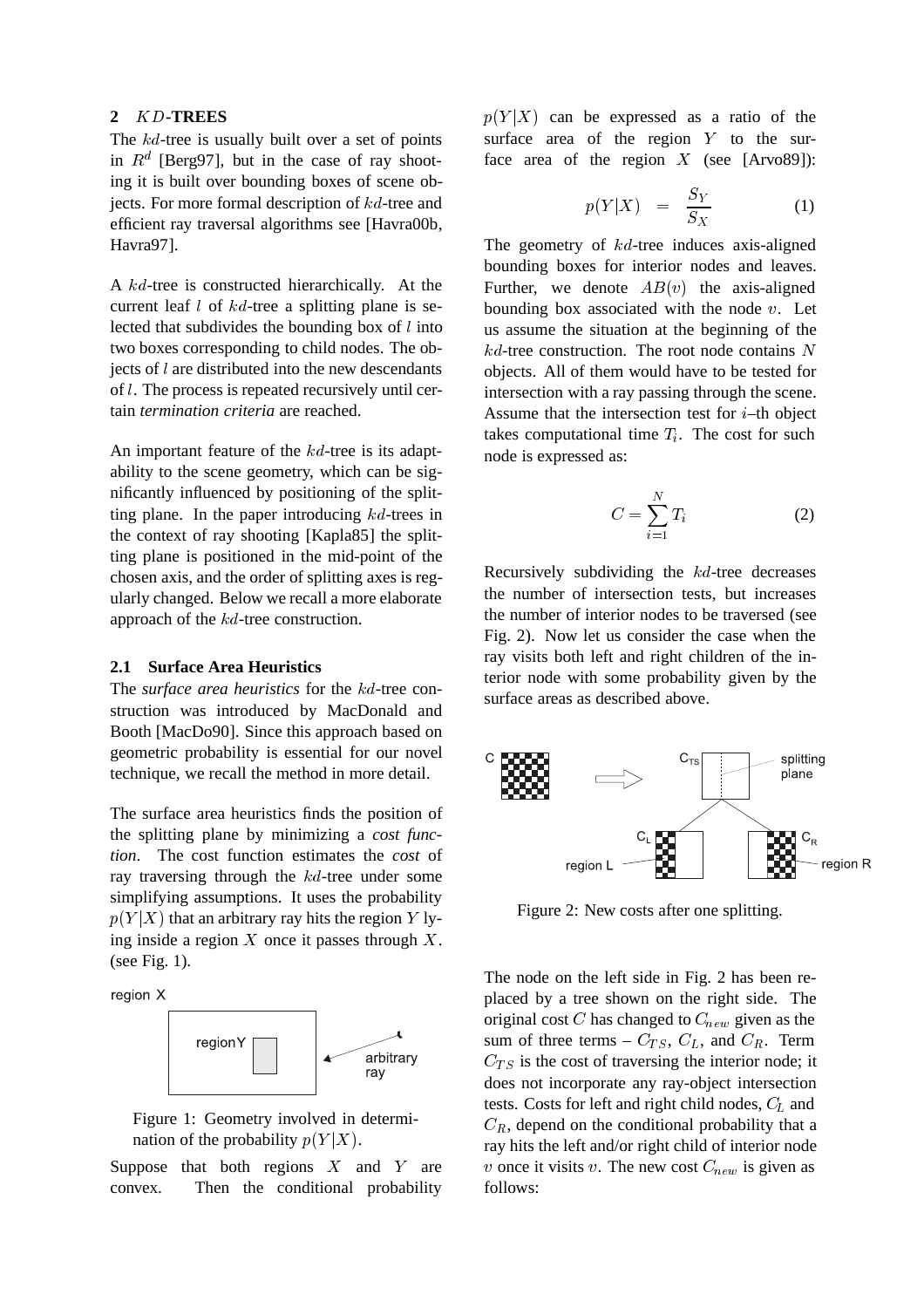$$
C_{new} = C_{TS} + C_L + C_R
$$
\n
$$
= C_{TS} + p_L \cdot \sum_{j=1}^{N_L} T_j + p_R \cdot \sum_{k=1}^{N_R} T_k
$$
\n
$$
p_L = \frac{SA(AB(leftchild(v)))}{SA(AB(v))}
$$
\n
$$
p_R = \frac{SA(AB(rightchild(v)))}{SA(AB(v))}
$$

, where

- $T_i, T_k$  is the time for intersection test with  $i$ -th and  $k$ -th object respectively,
- $p_L, p_R$  is the probability that a ray will intersect the left and right child respectively,
- $SA(AB(v))$  is the surface area of the bounding box associated with the node  $\overline{v}$ ,
- $N_L$ ,  $N_R$  is the number of objects intersecting the AB associated with the left and right node respectively.

The goal is to build a  $kd$ -tree with minimized *g*lobal cost which is computed using the Eq. 3 recursively. Further, we focus on a greedy heuristics that tries to minimize the global cost.

## **2.2 Termination Criteria**

The cost model provides a recipe for positioning the splitting plane in an interior node, but it does not answer an essential question: should we subdivide the node at all, or should we declare the node as a leaf?

Any node  $v$  in the  $kd$ -tree has the following basic characteristics: its depth  $d(v)$  from the root node, the axis-aligned bounding box  $AB(v)$  associated with  $v$ , and the number of objects  $N$  intersecting the interior of  $AB(v)$ . The construction of the  $kd$ -tree implies that the number of objects intersecting  $AB(v)$  decreases with increasing depth of the node. Having a node  $v$  and its characteristics, we now face the question: *to subdivide or not to subdivide*?

Traditionally, this question is answered by *ad hoc termination criteria* (further abbreviated to AHTC) algorithm, which was given with the

 $T_j + p_R \cdot \sum T_k$  out thoroughly considering the distribution of obintroduction of ray shooting algorithms based on the kd-tree [Kapla85] and octree [Glass84]. The AHTC follows the "common sense" withjects in the scene: the current node  $v$  becomes a leaf when the number of objects intersecting the  $AB(v)$  is lower than or equal to a fixed constant  $n_{max}$ , or its depth  $d(v)$  reaches another fixed constant  $d_{max}$ . The two constants  $n_{max}$ and  $d_{max}$  are specified by a user.

> The values of these two constants  $n_{max}$  and  $d_{max}$ are left to the user's experience even in commercial rendering systems that use ray shooting based on kd-trees (Mental Ray [MenRa95]). Kaplan suggests that Constant  $n_{max}$  is set to 1 [Kapla85]. We are not aware of any justified recommendations for maximum leaf depth  $d_{max}$  in a research paper. In software packages some default values are provided, Mental Ray [MenRa95] uses the following defaults:  $d_{max}$  = 24 and  $n_{max}$  = 4. Incorrect setting of these constants can easily result in two problems. The first one is the high space and time complexity for the kd-tree construction. The second one is high time complexity of ray shooting queries. Below we develop an algorithm for automatic estimation of good termination criteria.

## **3 AUTOMATIC TERMINATION CRITE-RIA**

Subramanian and Fussel [Subra91] coined the term *automatic termination criteria* (further abbreviated ATC), which should not require any user specific constants during kd-tree construction. However, they did not describe any particular algorithm. Motivated by the idea of ATC [Subra98], we have designed to our knowledge the first ATC algorithm based on the cost model.

We can estimate the global cost when  $kd$ -tree is being constructed using the Eq. 3 recursively for interior nodes and Eq. 2 for leaves. The cost should correspond to the cost of ray shooting queries after the construction. However, linear relationship between the real and estimated costs is impossible, since the cost model does not cover occlusion and uses just estimates for child nodes.

Fig. 3 shows the real cost in seconds per one ray obtained for ray tracing several scenes from the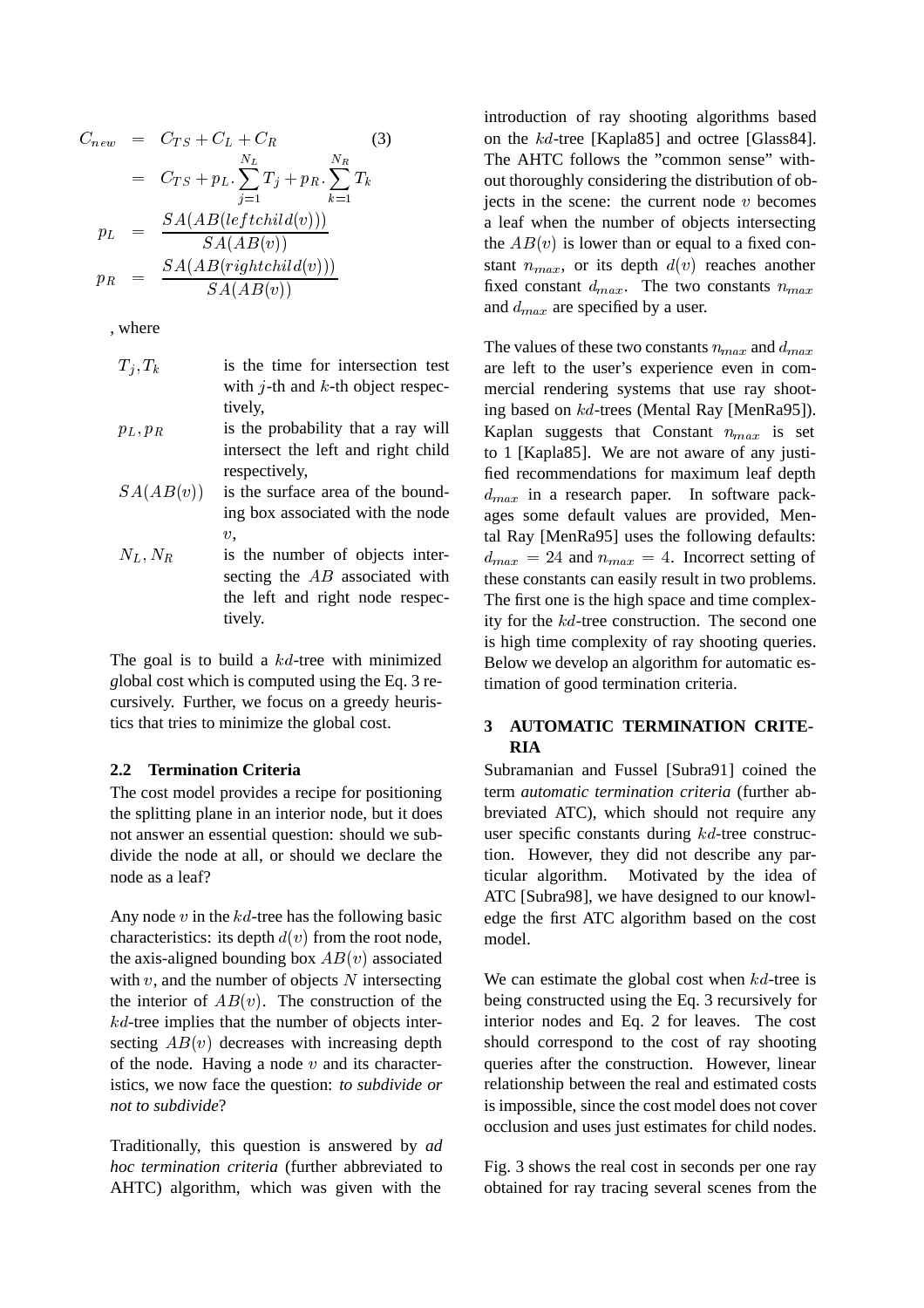

Figure 3: The time in seconds per one ray for different depth of kd-tree built with adhoc termination criteria for 10 scenes from SPD database, group  $G^4$ .

SPD database [Haine87] using different setting of  $d_{max}$ . The number of objects for scenes in Fig. 3 is about  $10^4$  (group of scenes  $G<sup>4</sup>$  as described in Section 5). When the minimum of the global cost would be found for some  $d_{max}$ , then the construction could be finished at this depth without significant increase of time complexity for ray queries. The global cost computed according to Eq. 3 follows the shapes of these curves enough precisely.

A simple ATC algorithm can follow the curves on these graphs. We could construct a kd-tree for some maximum leaf depth  $d_{max} = d$  and compute the estimated global cost of the  $kd$ -tree  $C(d)$ using Eq. 3. Then we can subdivide all the leaves of the current  $kd$ -tree one step further (if possible) using  $d_{max} = d + 1$ , and compute the new estimated global cost  $C(d + 1)$  of this deepened kd-tree. When  $C(d+1)$  is sufficiently lower than  $C(d)$ , then the kd-tree can be further deepened to depth  $(d + 2)$  since it is likely that this subdivision step will decrease the global cost again. If not, kd-tree construction is finished.

However, incrementally increasing maximum leaf depth  $d_{max}$  for the whole  $kd$ -tree is not the only way to get the pseudo-minimum of the estimated global cost. Actually each node  $v$  to be potentially subdivided has its own history of splitting that is associated with all the nodes on the path between the root node and the node  $v$ . Setting only one maximum leaf depth  $d_{max}$  for the whole *kd*-tree is not very appropriate to the problem because of locality of the splitting and objects distribution. ATC should keep track of the history of splitting of the kd-tree nodes.

We should remark that one subdivision step need not necessarily bring an improvement in cost immediately. It is possible that the estimated cost increases due to a current subdivision step, even if the splitting plane with minimum cost is selected. This can be caused by two possible reasons. First, the splitting plane could not separate enough objects. In this case, most objects are intersected by the splitting plane, thus a recursive ray traversal algorithm can require one more traversal step. Second, the linear cost estimate of the unsubdivided child node is just an estimate. If a subdivision step is unsuccessful, it does not mean that further subdivision of the corresponding child nodes cannot decrease the global estimated cost considerably. If many unsuccessful subdivision steps occurred on the path between the root node and the current node, this would indicate that objects in these spatial regions were difficult to separate. Avoiding further subdivisions steps in this case could decrease the global cost of the kd-tree.

We observed during experiments with termination criteria algorithms that using some maximum leaf depth  $d_{max}$  is a useful feature even in the ATC algorithm. First, the use of  $d_{max}$  bounds the maximum memory requirements for the kdtree representation by limiting the number of  $kd$ tree nodes to a constant  $(2^{d_{max}})$ . Second, since ABs associated with objects can overlap, the objects need not be separable by a splitting plane at all. In this case the number of objects in a leaf cannot become lower than or equal to a constant  $n_{max}$ .

However, setting of  $d_{max}$  should follow the number of objects  $N$  in the scene. If the objects with the shape of  $AB$  do not overlap in the projection to all coordinate axes and the kd-tree with one object in every leaf is required, the maximum depth of a leaf node for the balanced kd-tree is  $d_{max} = log_2 N$ . When we assume arbitrarily distributed objects in the scene with possible overlapping of objects, then the maximum leaf depth  $d_{max}$  to achieve the critical cost point could be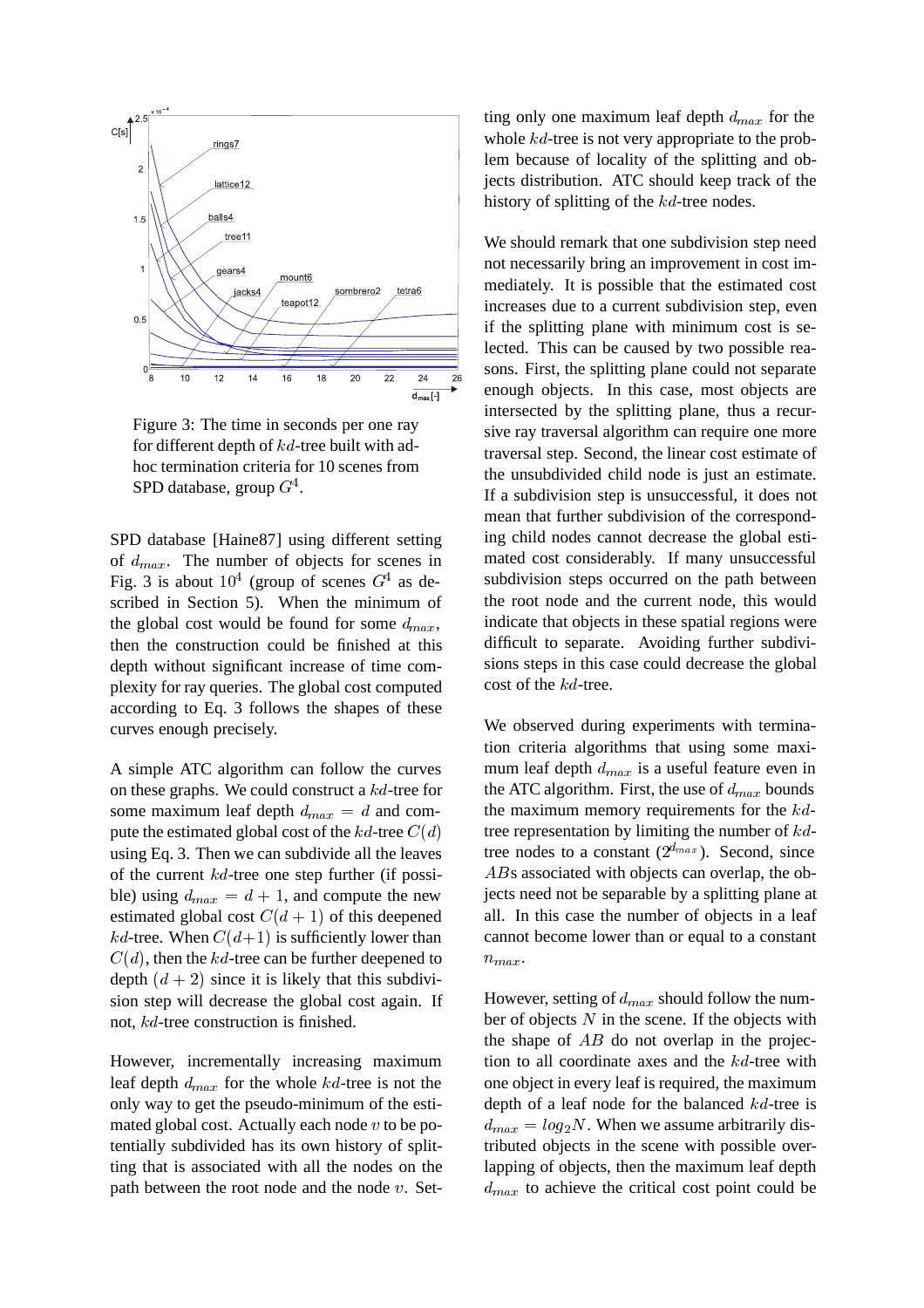higher. To bound this quantity we propose to express the maximum leaf depth as:

$$
d_{max} = k_1 \cdot \log_2 N + k_2 \tag{4}
$$

The values of constants  $k_1$  and  $k_2$  can be chosen according to experiments on some set of scenes to achieve the critical performance point. We found for experiments on 30 scenes from SPD database [Haine87] that a suboptimal setting of these constants in our rendering system [GOLEM] is  $k_1 = 1.2, k_2 = 2.0$ .

Further, we discuss the setting of the constant  $n_{max}$ . Our observation is based on the case when we access a leaf with  $n_{max}$  objects during a ray traversal algorithm. Assuming that the cost of traversal step  $C_{TS}$  is sufficiently lower than the cost of ray-object intersection test  $C_{IT}$ , it should be advantageous to set  $n_{max} = 1$ . Then in the ideal case in the constructed kd-tree the leaves contain either one or no object. First, the empty leaves are traversed quickly. Second, if a leaf with one object is checked for ray-object intersection and the intersection exists, no further rayobject intersections need to be performed. Having one object per leaf is not always possible, since objects or/and ABs associated with the objects can overlap. Therefore, during the construction we have to detect these branches of the kdtree where further deepening does not bring any improvement of the global cost of the kd-tree. In order to detect these cases we also use a cost model.

Below, we improve ATC algorithm by tracking the history of subdividing the spatial region using the cost model. When the node  $v$  with  $N$ objects is subdivided, its resulting estimated cost is computed according to Eq. 3. When the node  $v$  is declared a leaf, its cost is expressed using the Eq. 2. Then we can express the ratio of these two costs, which shows the *quality*  $r_q$  of the subdivision step:

$$
r_q = \frac{C_{new}}{C}, \tag{5}
$$

where  $C_{new}$  is computed according to Eq. 3 and C according to Eq. 2. The higher the quality of the subdivision step the lower  $r_q$ : for a successful subdivision step we assume  $r_q < 1.0$ . For example, if a node with  $AB$  of cubic shape that contains uniformly distributed objects is subdivided in its spatial median, then for  $C_{TS} = 0$  we get the quality of the subdivision  $r_q = 2/3$ . If  $r_q$ is a constant greater than constant  $r_a^{mn}$  (we can set  $r_q^{min}$  to one or some constant slightly lower than one), we can consider the subdivision step unsuccessful. However, the case that  $r_q > r_q^{min}$ can occur only transiently, and the quality of subdivision step  $r_q$  can improve again in the subsequent subdivision step(s). Therefore, we keep track of the number of unsuccessful subdivision steps on the path from the root node to the current node. If the number of these unsuccessful subdivision steps is higher than some allowed fixed constant  $F_{max}$ , we declare the node a leaf, since further subdivision steps are unlikely to decrease the estimated global cost of the kd-tree. Intuitively, for scenes with higher number of objects the number of allowed unsuccessful steps should be higher. Since  $d_{max}$  is derived from the number of objects, we propose to compute  $F_{max}$  from the maximum leaf depth  $d_{max}$  as follows:

$$
F_{max} = K_{fail}^1 + K_{fail}^2 d_{max} \tag{6}
$$

We found experimentally a suboptimal setting for the constants in the GOLEM rendering system:  $K_{fail}^1 = 1.0, K_{fail}^2 = 0.2, and$  $r_q^{min} = 0.75$ .

The ATC algorithm described here is an empirical algorithm based on experiments using 30 scenes of various number of objects from SPD database. We do not claim its optimality or the optimal setting of constants  $k_1$ ,  $k_2$ ,  $K_{fail}^1$ , and  $K_{fail}^2$ . Such setting of constants is implementation dependent, and particularly, it depends on the ratio  $C_{TS}/C_{IT}$ . The advantage of the ATC algorithm above is that after specifying these constants it does not require any user setting for each particular scene in runtime. Further, it preserves good time and space complexity of kdtree construction with regard to the number of objects. The ATC algorithm provides a kd-tree of lower or approximately equal time complexity for ray shooting queries when compared with the kd-tree built with AHTC.

## **4 SPLIT CLIPPING ALGORITHM**

The use of axis-aligned boxes for scene objects significantly simplifies the kd-tree construction.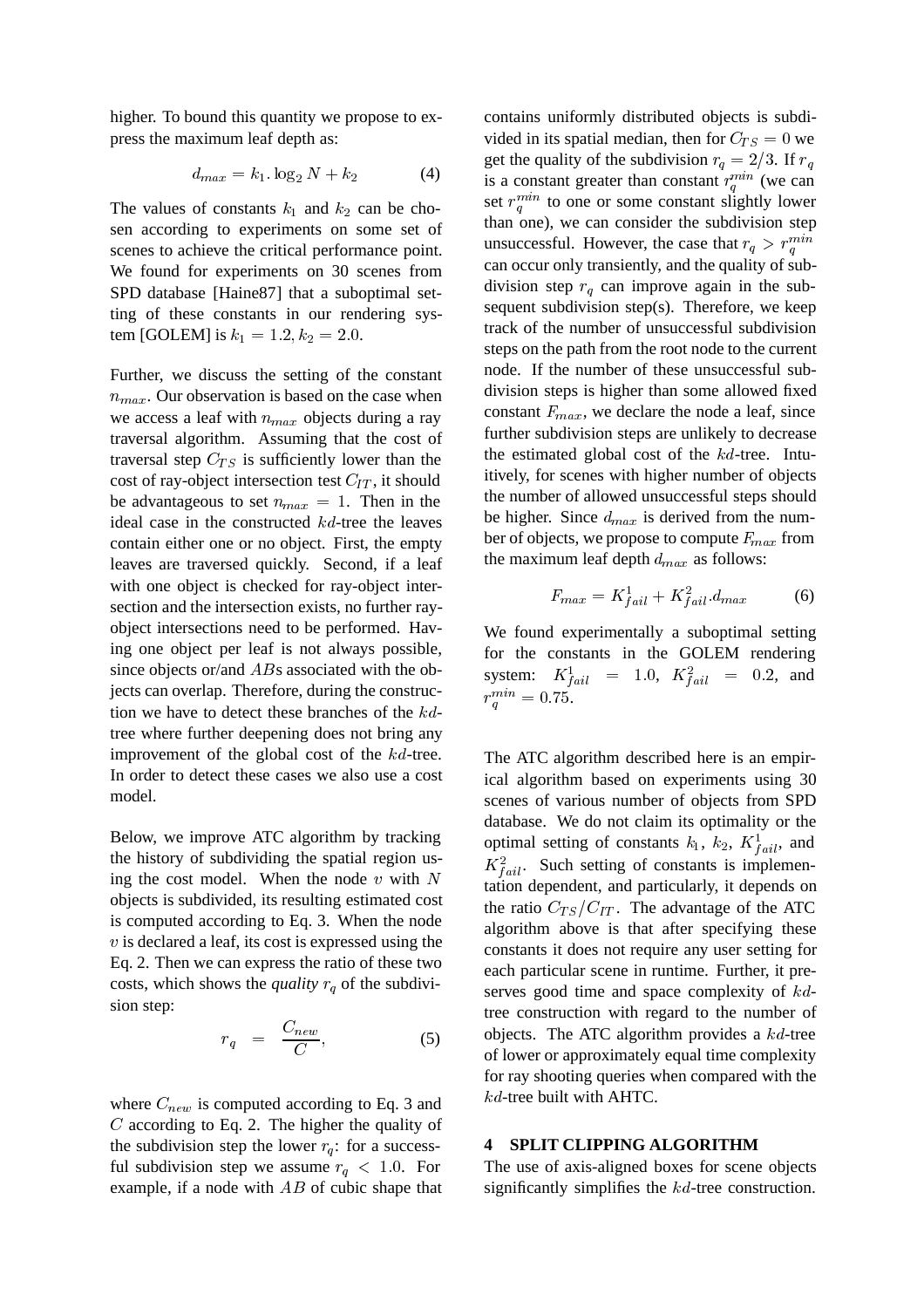Since an object  $O_i$  can straddle splitting planes, it can happen that after several subdivision steps the object as such does not intersect the bounding box  $AB(v)$  of the current node v of the kdtree hierarchy, although the  $AB(O<sub>i</sub>)$  of the object intersect the  $AB(v)$ . This case is depicted in Fig. 4 (a).

Although ABs of objects fit well in the kdtree construction, there are several disadvantages arising from the simple use of ABs instead of objects' surfaces. First, objects that cannot have an intersection with a ray are also tested in some leaves. Second, objects only virtually present in an interior node v influence the estimated cost of  $v$  for both Eq. 3 and Eq. 2 and thus the process of kd-tree construction.

Apparently, one solution would be to postprocess all leaves of the kd-tree and check using an intersection test between the  $AB(v)$  associated with a leaf  $v$  and the object for all leaves. In this case we do not avoid the problem of influencing the  $kd$ -tree construction by objects that only virtually intersect ABs of the interior nodes. In the postprocessed  $kd$ -tree we can also get subtree(s) with empty leaves only that should be consolidated to single empty leaves.

Applying the intersection test above for each object and for each position of the splitting plane inside the interior node during construction would be very costly. Therefore, we propose the novel solution based on sweeping technique, which solves the problem with minimum effort, but requires some special object-clipping procedures.

We assume that objects are present in the  $AB(v)$ to be subdivided. Then we determine the position of the splitting plane using any method available. If the position of a splitting plane is known, we also know the objects straddling the splitting plane. For these objects we reduce the two  $ABs$ on both sides of the splitting plane as much as possible, as depicted in Fig. 4 (c). This step requires a special clipping method for all shapes of objects. For a given object  $O$ , its current  $AB$ , and the position and orientation of a splitting plane, we want to construct two tight ABs associated with the fragments of the object on both sides of the splitting plane. These reduced ABs for the both sides of the splitting plane must be

passed during the construction together with the reference to the object. We call this method that clips the ABs of objects with regard to a splitting plane *split clipping* (further abbreviated as SC). The description of split clipping procedures for particular objects shapes is omitted due to the lack of space.

## **5 RESULTS**

We verified experimentally the performance of kd-trees built with ATC using 30 scenes from Standard Procedural Database [Haine87]. We divide the scenes into three groups,  $G_3$ ,  $G_4$ , and  $G<sub>5</sub>$ , with different number of objects to justify our ATC algorithms.  $G_3$  consists of scenes with about  $10^3$  objects,  $G_4$  of scenes with about  $10^4$ objects, and  $G_5$  of scenes about  $10^5$  objects, each group contains ten scenes.

The results are reported using the set of parameters given by *Minimum Testing Output* described in [Havra00a] for simple ray tracing. For testing we used parameters suggested in the Readme.txt file in the SPD package distribution [Haine87] (the number of primary rays shot is  $513 \times 513$ , depth of recursion is 4). All experiments were conducted on a Pentium III, 466 MHz, 128 MBytes RAM, running Linux. The test program in the GOLEM rendering system [GOLEM] was compiled using gcc with - O2 optimization. The parameters for the subset  $\Theta$  of the minimum testing output were obtained using a software profiler tool.

We measured the results of AHTC, further denoted  $(d_{max}, n_{max})$  for all three groups averaged for all the scenes within one group. Further, we measured the results for ATC with and without SC, also averaged over all scenes within one group. We also computed average  $(G)$  for all the scenes. The results are given in Table 1. In order to evaluate the memory complexity we use the number of nodes referenced  $(N_G + N_E)$  and we can also compare the number of references to objects in the leaves  $(N_{ER})$ . For comparison of time complexity we consider  $\Theta_{RUN}$ , which is virtually independent of hardware used.

We can observe that AHTC can increase memory complexity by a factor of up to 300% (for  $G_3$ ) and (24,1) compared with ATC). When  $n_{max}$  is set too low, the time complexity is drastically in-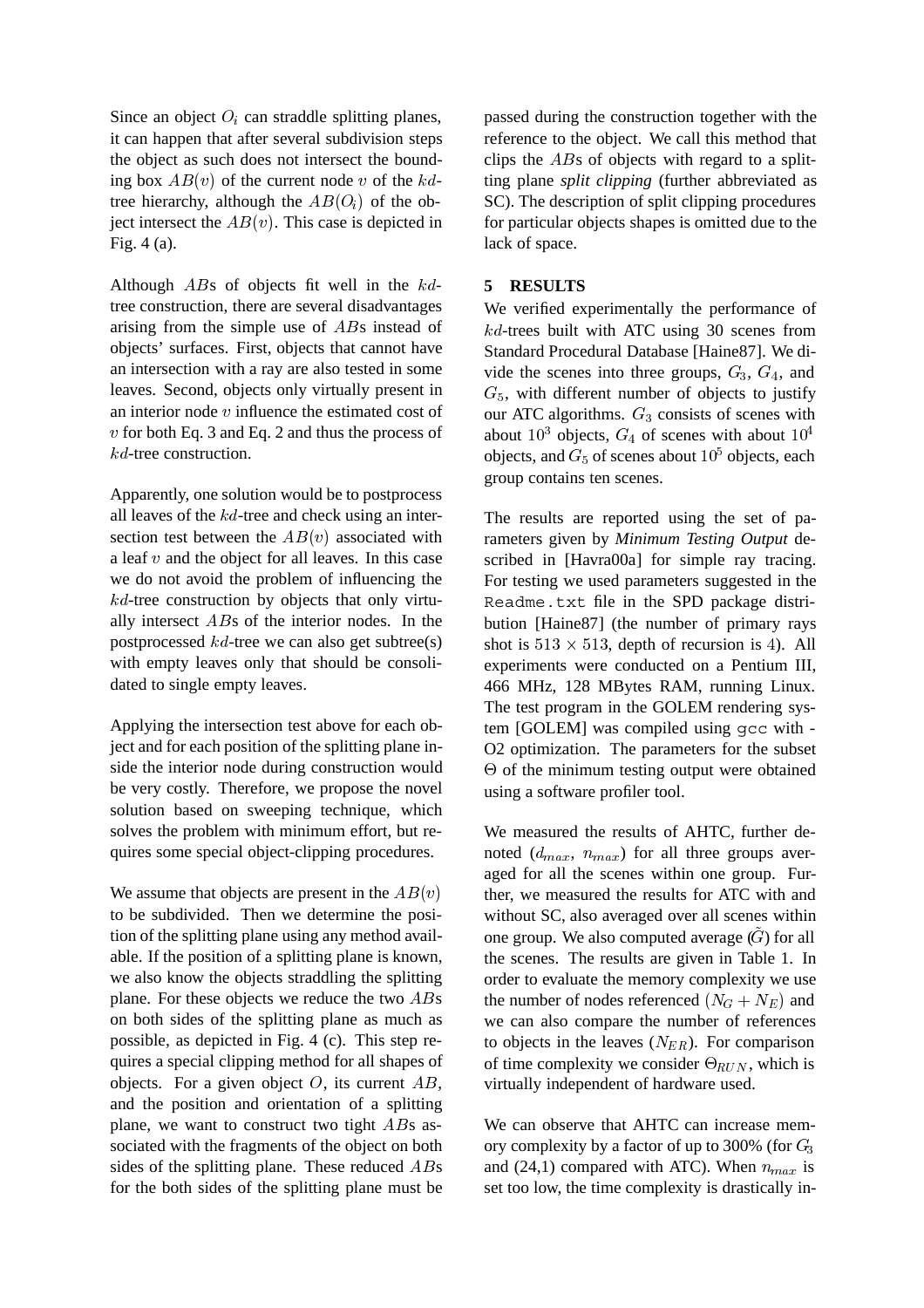

Figure 4: (a) Splitting during the kd-tree construction can result in references to objects that have no intersection with the leaves. (b) When the  $AB$  associated with an object straddles the slitting plane, it is not guaranteed that the object also straddles the splitting plane. (c) Split clipping  $$ reducing the  $AB$  of the object by clipping, one box on the left side and second one on the right side of the splitting plane.

creased, which is most visible on group  $G<sub>5</sub>$  and (8,2). The best results when using AHTC are reached for (24,2) setting. However, this setting is not suitable when the number of primitives is small, as in  $G_3$ . On average for all 30 scenes, ATC compared with (24,2) decreases the time complexity of ray shooting queries by 4.2% decreasing the number of nodes by 7% and number of references to objects by 31%. At the best case,  $kd$ -tree with ATC improves the time complexity of ray shooting queries by 20% over (24,2) and in the worst case ATC is 10% slower than  $(24,2)$ . The kd-tree with ATC performs faster for ray shooting than (24,2) for 23 of 30 scenes tested.

Further we discuss the results for the kd-tree built with SC algorithm that we used together with ATC. We compare this approach to the kd-tree built with ATC and without SC. The time  $T_B$  required to construct  $kd$ -tree is increased, the time of the ray tracing algorithm is decreased as expected. The time to build the kd-tree is increased by 140% (taken by split clipping of objects), the number of nodes is increased by 5.4% on average, and the number of empty leaves is increased by 30% on average (memory efficient, null pointer is used in the interior node containing empty leaf). The number of references to objects is decreased by 10.5%, the number of ray-object intersection tests is decreased by 21%, and the time complexity for ray shooting queries is improved by 9% on average. For large scale scenes, when the kd-tree is built in advance and saved to a file for interactive or real time rendering [Wald01], the increase of  $T_B$  is nothing to worry about, since the low memory requirements and performance of ray shooting is the main concern. The best improvement of time complexity for ray shooting for a single scene is 35%. This improvement is significant, since ray shooting algorithm with  $kd$ -tree nearly touches the theoretical lower bound  $O(logN)$  of time complexity on average [Szirm98].

## **6 CONCLUSION AND FUTURE WORK**

In this paper we have shown that the new automatic termination criteria provide the reasonable way for constructing kd-trees in the context of ray shooting algorithms. Even if the average improvement over the ad hoc termination criteria is not (and cannot be) overwhelming, we have shown that for scenes of various number of objects it provides a good setting that also minimizes the memory usage. The particular importance for the user of a rendering system with automatic termination criteria is that this method does not require any constants to be set for a particular scene.

The kd-tree construction with split clipping method solves correctly the problem of presence of objects inside the node to be subdivided. This method is optimal in the number of checked objects and provides a correct solution for referencing of objects in the leaves and during the construction. Even if it increases the building time of kd-tree, it further decreases the time complexity of ray shooting by 9% on average.

The kd-tree construction with split clipping offers some space for further investigation concerning the efficient split clipping methods for various shapes of objects. We did not optimize these clipping algorithms. The automatic termination